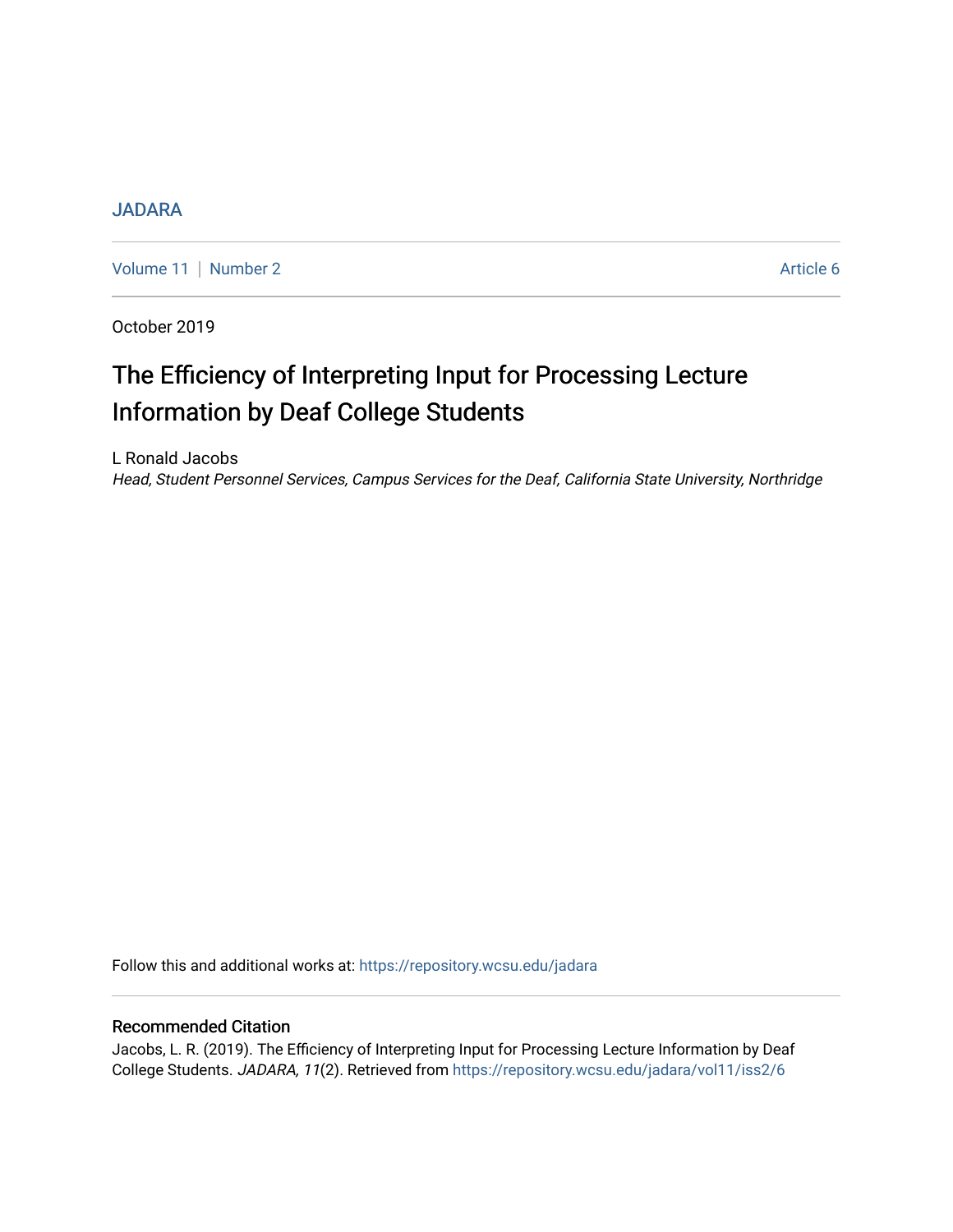# THE EFFICIENCY OF INTERPRETING INPUT FOR PROCESSING LECTURE INFORMATION BY DEAF COLLEGE STUDENTS

#### L. Ronald Jacobs, Ph.D.

California State University, Northridge (CSUN) offers an educational plan which served 171 deaf students who matriculated with approximately 28,000 hearing peers during the Fall Semester, 1976. Since the first two deaf students enrolled at CSUN in 1964, 48 have earned bachelor's degrees and 193 have earned master's degrees. CSUN's program is unique in that: (1) it is of a "mainstreaming" format; (2) it serves a large number of deaf students; and (3) it offers bachelor's and master's liberal arts degrees.

Support services administered by Campus Services for the Deaf enable deaf students to compete successfully within a large liberal arts university. These support services include counseling, tutoring, aural rehabilitation, notetaking, and interpreting.

How effective has the program been in assuring the academic success of deaf students within this integrated setting? In two studies using the criter ion of grade point average (CPA), Murphy (1976) compared the total population of deaf students to equal numbers of randomly sampled hearing students at each class level. The results revealed that deaf students at CSUN received about the same grades as their hearing peers.

Grade point average is a relatively global measure of a dynamic process occurring over the span of a semester. It would seem that the short-term contributions of the individual support services could be isolated and consi dered separately. The support service of interest in this study was interpret ing. Specifically, this study considered the effectiveness of interpreting to

1

Dr. Jacobs is Head, Student Personnel Services, Campus Services for the Deaf, California State Univer sity, North Ridge.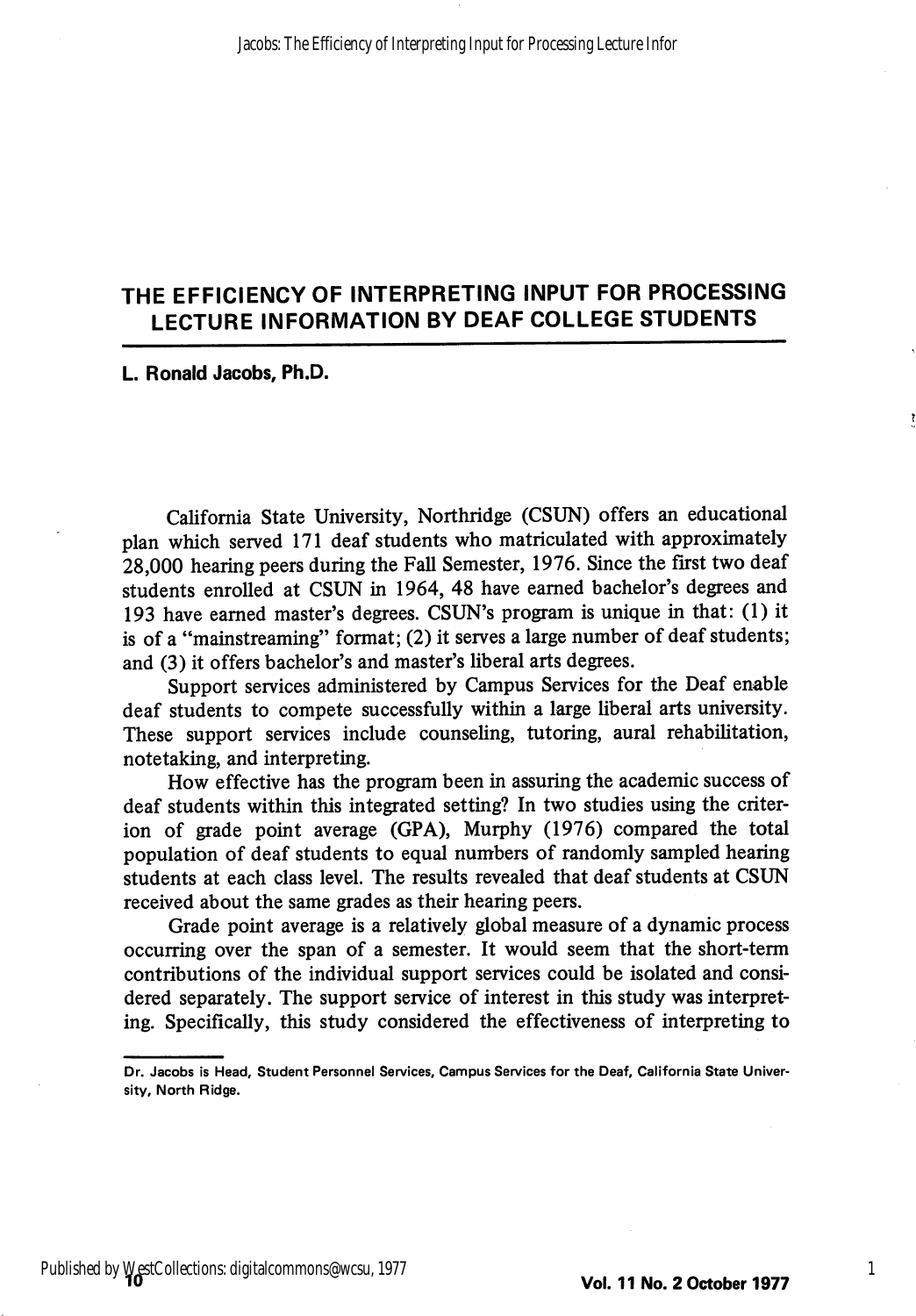transmit information to students in the classroom lecture situation. This is a vital area of concern since the classroom lecture represents the "starting line" of the trek toward academic achievement.

How efficient is interpreting in transmitting lecture material to deaf college students for subsequent processing and immediate recall? CSUN and many other post secondary programs serving deaf students have been operat ing under the previously untested assumption that a deaf student recalls as much lecture information after watching the interpreter as his or her hearing peer does by listening to the lecture.

The purpose of this study was to determine the amount of interpreted lecture information deaf students were able to recall compared to the amount of lecture information recalled by hearing students through audition. The research question of interest in this study was: "Do deaf students score as high as hearing students on tests of immediate recall of short-term lecture content when the deaf students receive lecture information via interpreting and the hearing students via audition?"

Two comparison groups were used. Criteria for membership in each group was as follows:

A. Deaf students  $(n = 29)$ .

1. Current enrollment in CSUN.

- 2. Good academic standing (CPA of 2.00 or better).
- 3. Functional knowledge of manual communication and documented use of interpreting service.
- 4. Documented hearing impairment.

Audiometric information was collected from the files of Campus Services for the Deaf. Of the 29 students who participated in the study, 27 had current audiograms on file. For these 27 students, the mean Better Ear Average hearing loss was 95.07 decibels.

B. Hearing Students  $(n = 12)$ :

- 1. Current enrollment in CSUN.
- 2. Good academic standing (GPA of 2.00 or better).
- 3. No functional knowledge of manual communication.
- 4. No hearing impairment.

It was determined that there were no significant differences in cumula tive GPA between the deaf and hearing groups used in the study.

Subjects were given six short, interpreted lectures, each followed by a 10-question, multiple choice examination of immediate recall.

The content of the six lectures was designed to meet the following criteria:

1. The material was representative of the three General Education Requirement areas at CSUN: Social Science, Natural Science, and Human ities.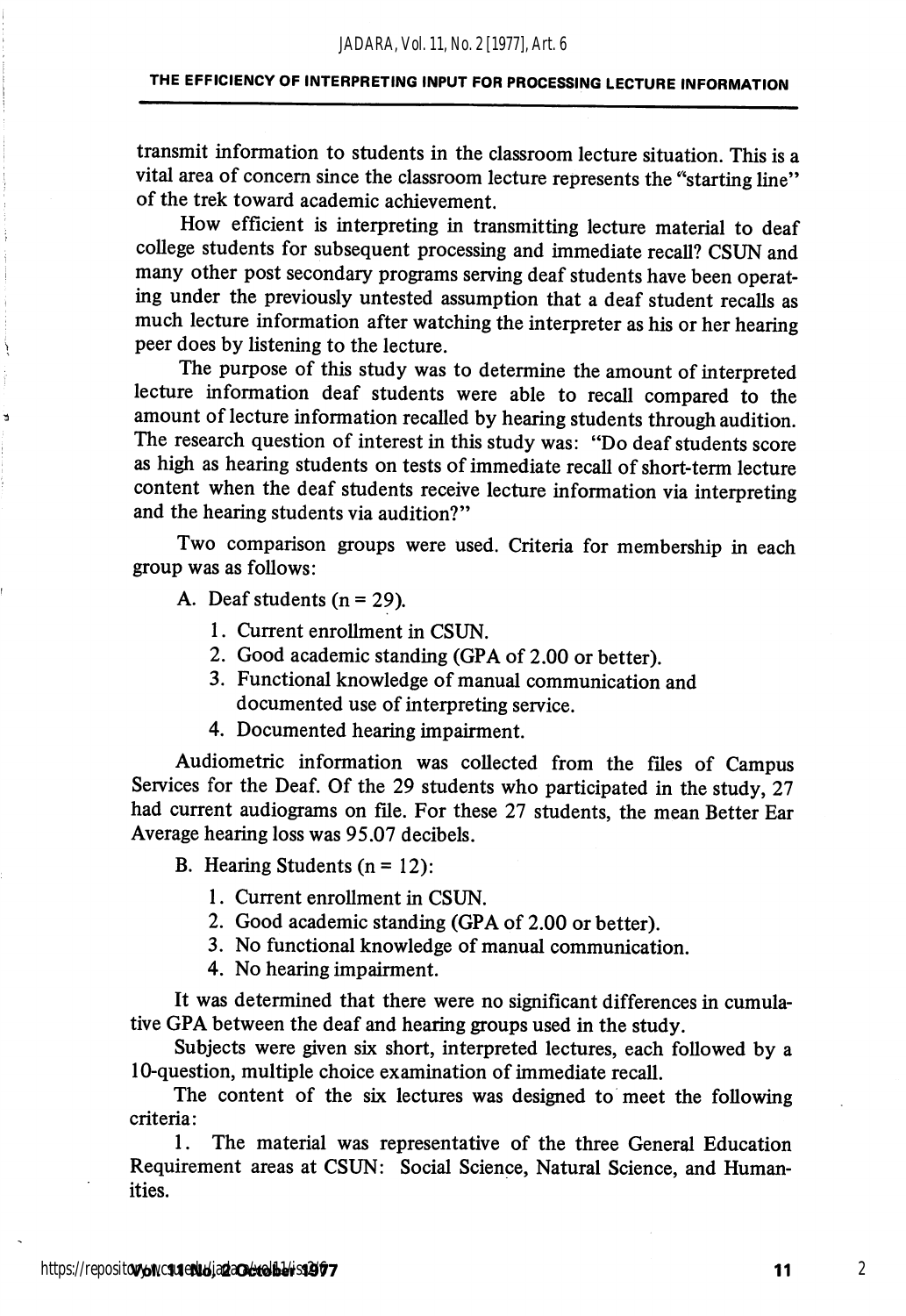|            | Social Science. 1. Economics: "Money."<br>2. History: "Francis Parkman." |
|------------|--------------------------------------------------------------------------|
|            | Natural Science 3. Astronomy: "Pulsars."<br>4. Geology: "Mt. Vesuvius."  |
| Humanities | 5. English: "Henry James."<br>6. Art: "Walt Disney."                     |

2. The information transmitted in each lecture was equally novel for each group, i.e., a person needed to attend to the lecture and could not call upon previously learned information to correctly respond to the questions.

3. The information was factually accurate. The source for all six lec tures was the Encyclopedia Britannica (1974).

The test instrument was developed and refined through two pilot test ings. Reliability estimates of these pilot tests ranged from .89 to .91.

Prior to the experiment, lectures were simultaneously rehearsed by the lecturer and interpreter to assure the following conditions:

1. The rate of presentation was uniform.

2. All factual information stated by the lecturer was also communi cated by the interpreter.

The sign language system used by the interpreter was a combination of Signed English and American Sign Language, the system which is most commonly used by the interpreting staff at CSUN. Test instructions were read by the author and interpreted by the interpreter to all subjects. The interpreter was not aware of the 60 test questions.

A one-tail, independent groups t-test was used to test score differences between the hearing and deaf groups on each of the six sub tests and total test score. All statistical analyses were subjected to prior tests for homogeniety of variance. Results indicated that the use of parametric techniques was appropriate. Analysis procedures which accounted for unequal sample size were applied.

Table 1 represents the results of the statistical analyses. As can be seen from Table 1, analyses revealed differences beyond the .05 confidence level for all the tests except History.

A comparison of combined test scores indicated that hearing students correctly answered about 83% of the 60 test items. Deaf students correctly answered about 69% of the 60 test items, or about 84% as many items as the hearing students correctly answered.

 $\overline{\epsilon}$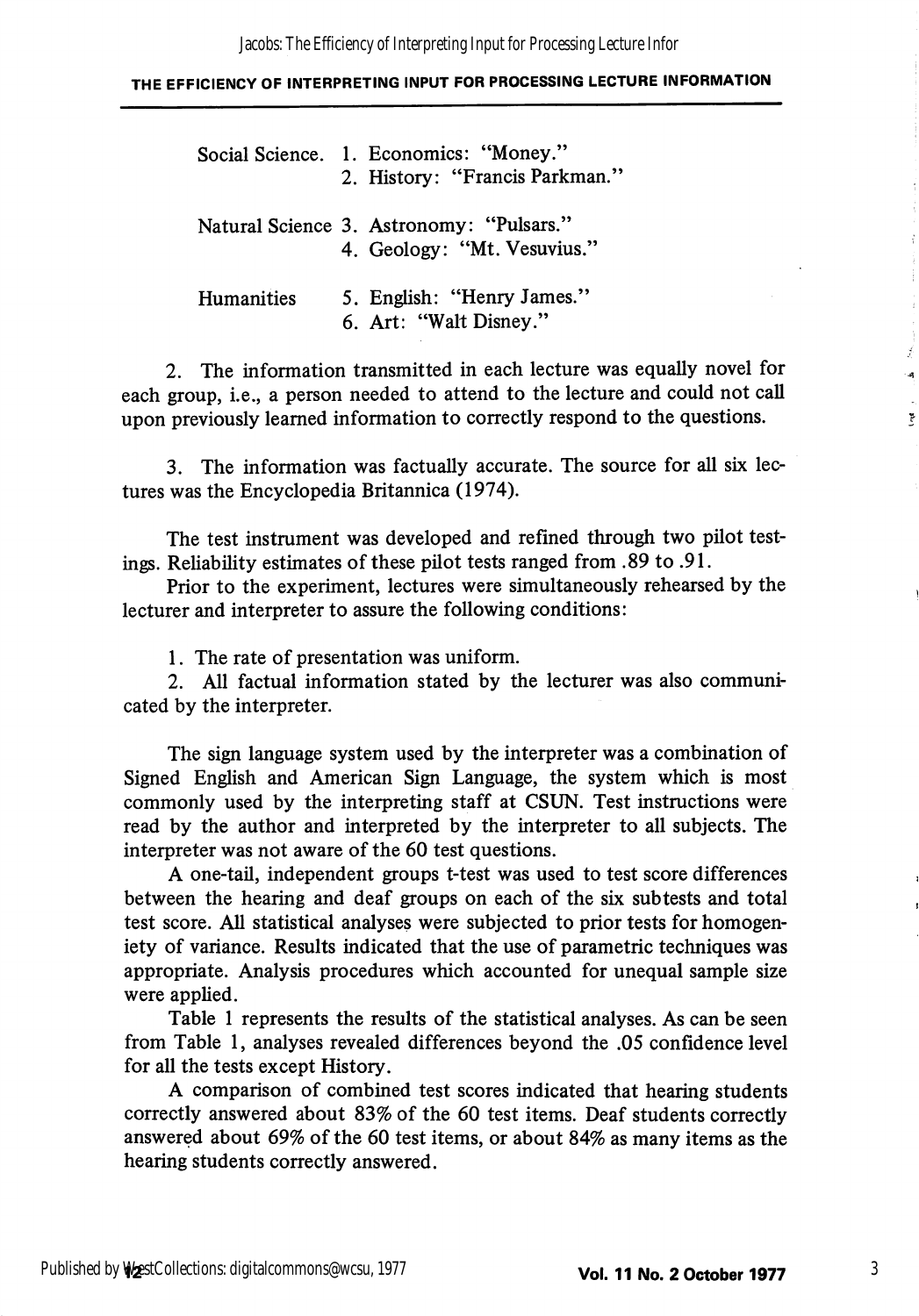## Table 1

# ANALYSES OF TEST RESULTS OF HEARING AND DEAF SUBJECTS COVERING SIX TOPIC AREAS AND COMBINED SCORE

| Topic Areas       | Groups  | X     | S.D. | t    | p      |
|-------------------|---------|-------|------|------|--------|
| Art               | Hearing | 8.58  | 1.38 | 2.55 | .025   |
|                   | Deaf    | 7.21  | 1.97 |      |        |
| Economics         | Hearing | 7.50  | 1.73 | 2.19 | .025   |
|                   | Deaf    | 6.17  | 1.85 |      |        |
| Astronomy         | Hearing | 7.17  | 1.34 | 2.92 | .005   |
|                   | Deaf    | 5.69  | 1.76 |      |        |
| English           | Hearing | 9.00  | .74  | 2.66 | .001   |
|                   | Deaf    | 7.34  | 2.09 |      |        |
| Geology           | Hearing | 8.92  | 1.77 | 3.07 | .005   |
|                   | Deaf    | 7.38  | 2.26 |      |        |
| History           | Hearing | 8.75  | 1.77 | 1.29 | $.10*$ |
|                   | Deaf    | 7.90  | 2.26 |      |        |
| Combined<br>Score | Hearing | 49.92 | 5.99 | 3.50 | .005   |
|                   | Deaf    | 41.69 | 8.57 |      |        |

\*Not significant at the .05 level.

#### **Discussion**

This study attempted to determine the amount of lecture information deaf students were able to recall compared to the amount of lecture informa tion recalled by hearing students. It was a departure from previous studies of interpreting efficiency since in this case the efficiency of interpreting for deaf students was compared directly to the efficiency of audition for hearing students.

It was found that there were significant differences favoring the hearing student group on five of the six subtests and the combined test score. These differences indicate that deaf students had about 84% as many correct re sponses as their hearing counterparts. A reasonable assumption is that